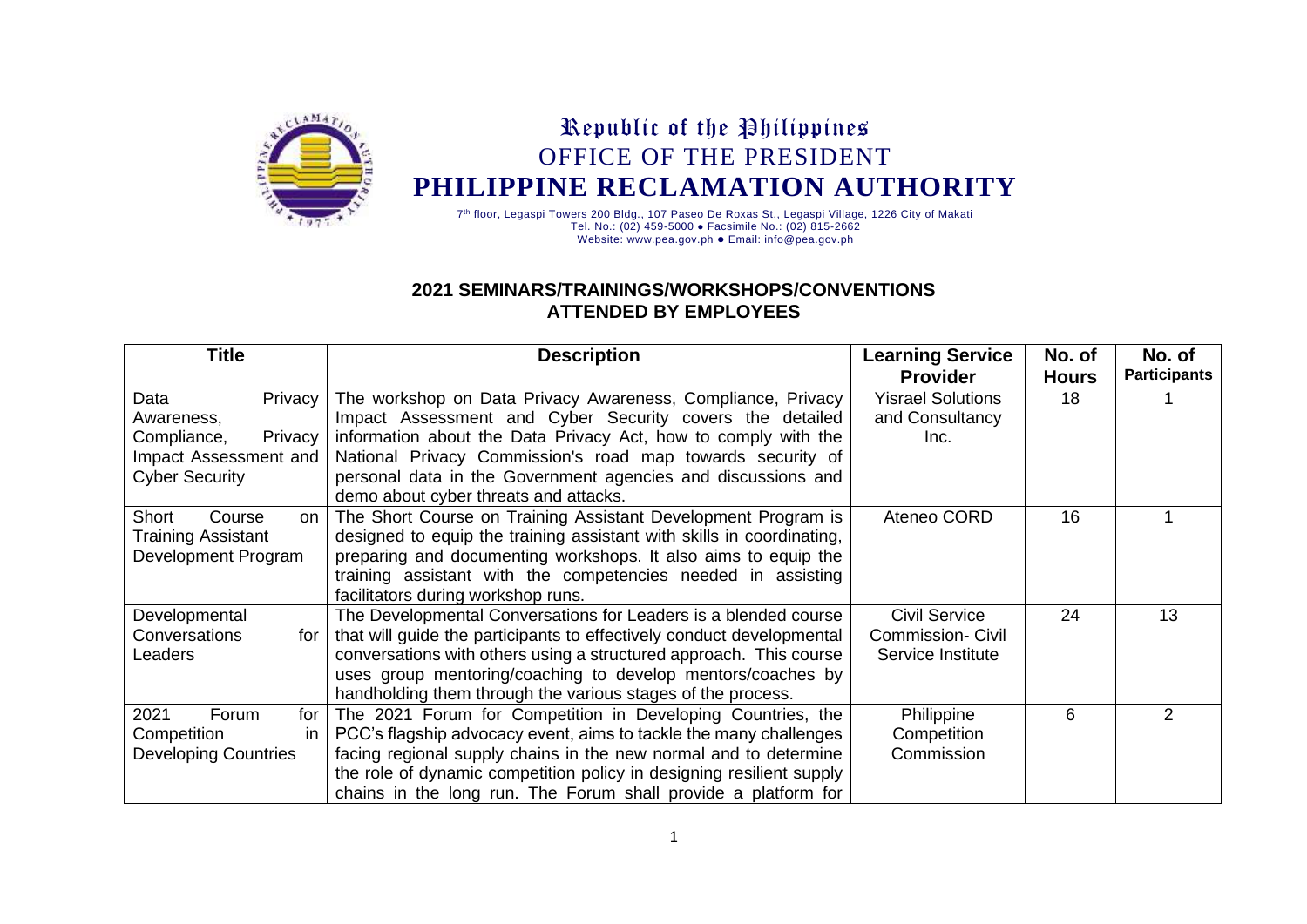|                                                                                                                                                                           | sharing of country experiences in transforming their supply chains,<br>and for an exchange of ideas on innovative responses to<br>reinvigorate businesses and rebuild economies. Proceedings of the<br>Forum aim to inform antitrust authorities and other government<br>agencies on how to incorporate supply chains resiliency in the<br>implementation of the national competition policy.                                                                                                                                                                             |                                                                      |    |                |
|---------------------------------------------------------------------------------------------------------------------------------------------------------------------------|---------------------------------------------------------------------------------------------------------------------------------------------------------------------------------------------------------------------------------------------------------------------------------------------------------------------------------------------------------------------------------------------------------------------------------------------------------------------------------------------------------------------------------------------------------------------------|----------------------------------------------------------------------|----|----------------|
| <b>Mastering Legal Forms</b>                                                                                                                                              | This webinar aims the participants to learn how to write affidavits,<br>pleadings, criminal-complaints and complaints-affidavit and master<br>legal Forms.                                                                                                                                                                                                                                                                                                                                                                                                                | <b>CFS Creative</b><br>Training and<br>Management                    | 8  | $\overline{2}$ |
| Best Practices Guide to<br>the Law and IRR for<br>Procurement<br>of<br>Consulting<br>Services<br>(Rules, Updates<br>and<br><b>Remedies</b><br><b>RA</b><br>under<br>9184) | This webinar is intended to learn government procurement<br>processes and procedures on consulting services based on RA<br>9184, its 2016 IRR, and the recent issuances of the Government<br>Procurement Policy Board (GPPB), its Technical Services Office<br>(TSO), Guidelines in the formulation and revision of APP,<br>Registration, Eligibility Requirements, Submission of Bids under<br>PhilGEPS, and many more, for government officials to avoid getting<br>into trouble.                                                                                       | Center for Global<br><b>Best Practices</b>                           | 6  | $\overline{2}$ |
| Performance<br>Management<br>for<br><b>PRIME-HRM Level 2</b>                                                                                                              | This course shall enable HR Practitioners on Performance<br>Management of public sector agencies to review their existing<br>Performance Management (PM) Policy and Process and identify<br>areas where customization can be made for it to be more responsive<br>to agency's specific needs. Participants shall be able to walk<br>through the PM cycle vis-à-vis the PRIME-HRM Level 2<br>requirements and shall be guided in the development of a<br>customized PM system. Participants shall also be equipped with the<br>competency of administering the PM Process. | <b>Civil Service</b><br><b>Commission-Civil</b><br>Service Institute | 21 | $\overline{2}$ |
| Trend Watch Learning<br>Series 12- HR in the<br><b>New Normal</b>                                                                                                         | Discussion on the work trends and challenges that the organization<br>face one year after the COVID-19 lockdown and the competencies<br>that must be developed by HR practitioners to care for employees<br>and prepare the organization for the future.                                                                                                                                                                                                                                                                                                                  | Ateneo CORD                                                          | 4  | 5              |
| <b>Training Needs Analysis</b>                                                                                                                                            | Training Needs Analysis (TNA) is essential to align the skills<br>currently available with those required to meet strategic objectives.<br>TNA will also help participants to diagnose if when training will<br>solve/close the competency gaps and when alternative interventions                                                                                                                                                                                                                                                                                        | Business Coach,<br>Inc.                                              | 3  | 6              |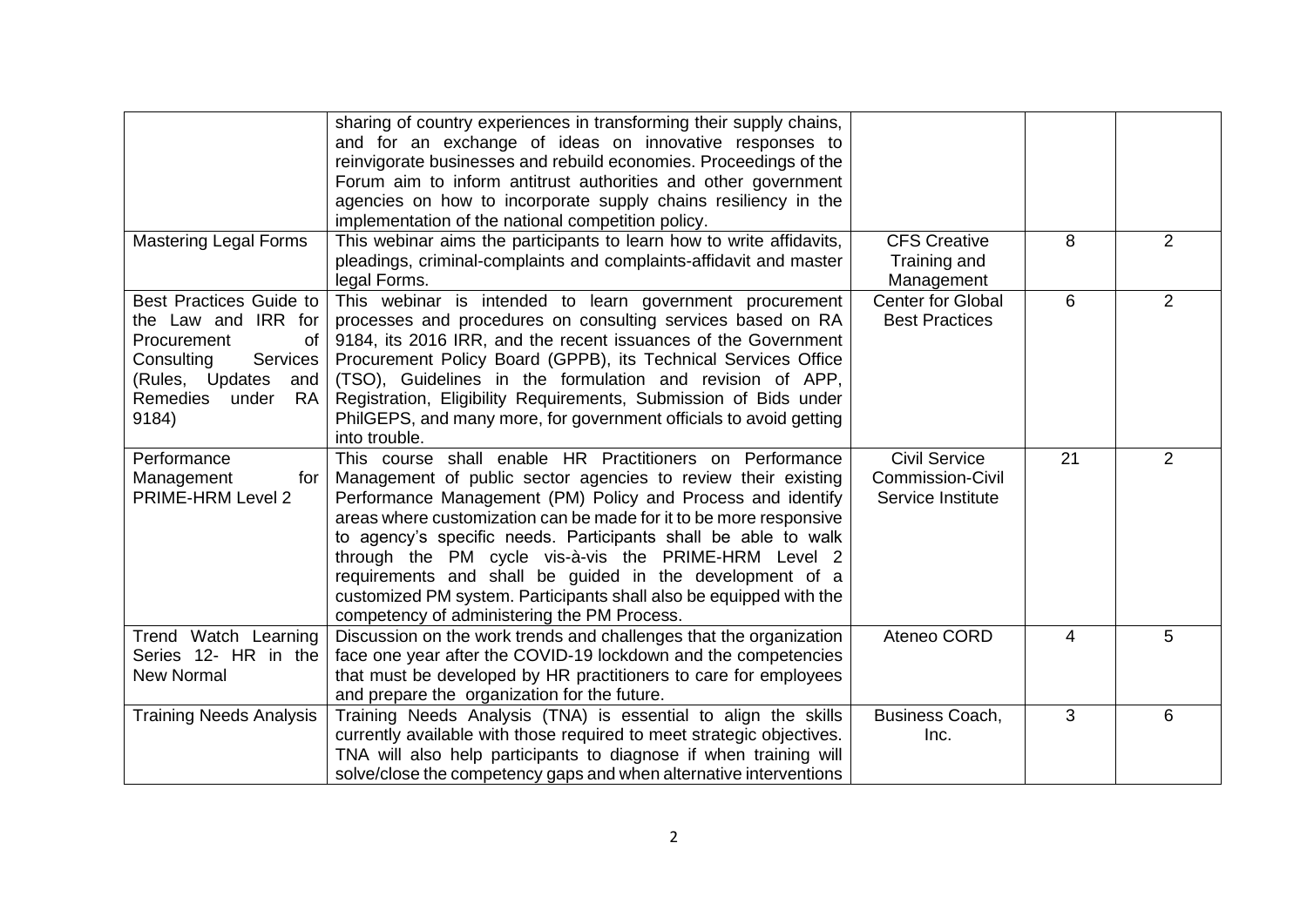|                                                                                                                          | might be needed. It will also guide those involved in a training needs<br>analysis to play their part effectively.                                                                                                                                                                                                                                                                                                                                                                                                                                                                                   |                                                                 |    |                |
|--------------------------------------------------------------------------------------------------------------------------|------------------------------------------------------------------------------------------------------------------------------------------------------------------------------------------------------------------------------------------------------------------------------------------------------------------------------------------------------------------------------------------------------------------------------------------------------------------------------------------------------------------------------------------------------------------------------------------------------|-----------------------------------------------------------------|----|----------------|
| Recruitment,<br>Selection<br>and Placement (RSP)<br>for PRIME-HRM Level 2                                                | This course shall enable HR Practitioners & HRMPSB members of<br>public sector agencies to review their existing RSP Policy and<br>Process and identify areas where customization can be made for it<br>to be more responsive to agency's specific needs.                                                                                                                                                                                                                                                                                                                                            | <b>Civil Service</b><br>Commission - Civil<br>Service Institute | 25 | $\overline{2}$ |
| 47th Annual Regional<br>Convention of Geodetic<br>Engineers                                                              | 47th Annual Regional Convention with the Theme: "Uplifting the<br>Geodetic Engineering Role: Leading in the time of Pandemic"                                                                                                                                                                                                                                                                                                                                                                                                                                                                        | GEPI Region IV -<br><b>Convention Fund</b>                      | 8  | 1              |
| Enabling<br>Employee<br>Well-Being<br>and<br>Resilience                                                                  | Full Online course designed towards deepening the professionals'<br>and individuals' understanding of workplace well-being and<br>employee resilience, and how these can be enhanced in the<br>organization through well-being strategies and culture-building<br>initiatives.                                                                                                                                                                                                                                                                                                                       | Ateneo CORD                                                     | 24 | 1              |
| <b>CARES</b><br>"A<br>2.0<br>Framework for Mental<br>Strategy<br>Health<br>and<br>Policy Formulation in<br>Organization" | This Course aims to guide Organizations in their Initial formulation<br>of Mental Health strategies and Policies following the CARES 2.0<br>Framework                                                                                                                                                                                                                                                                                                                                                                                                                                                | Ateneo CORD                                                     | 15 | $\overline{2}$ |
| Gender, Diversity<br>and<br>Social Inclusion                                                                             | This Course is designed to raise the civil servants' awareness on<br>the various dimensions of diversity in the Philippines. It seeks to<br>equip the participants with sensitivity to the impact of diversity,<br>usually exclusion of particular groups especially with respect to<br>gender and provide tools for handling diversity and fostering a<br>culture of inclusion in their respective workplaces. A major strategy<br>for inclusion is mainstreaming the socially excluded groups.<br>Illustrative of this approach is gender mainstreaming which seeks to<br>promote gender equality. | <b>Civil Service</b><br>Commission - Civil<br>Service Institute | 11 | $\overline{2}$ |
| Rules on Administrative<br>in<br>the<br>Civil<br>Cases<br>Service                                                        | This training empowers the citizenry and provides the disciplining<br>authorities in government with the tools and weapon in dealing with<br>situations that calls for the filing of administrative cases against<br>erring and abusive public servants. Knowing the rules is also helpful<br>to those who need to defend themselves against unfair complaints<br>and accusations.                                                                                                                                                                                                                   | <b>Center for Global</b><br><b>Best Practices</b>               | 6  | 5              |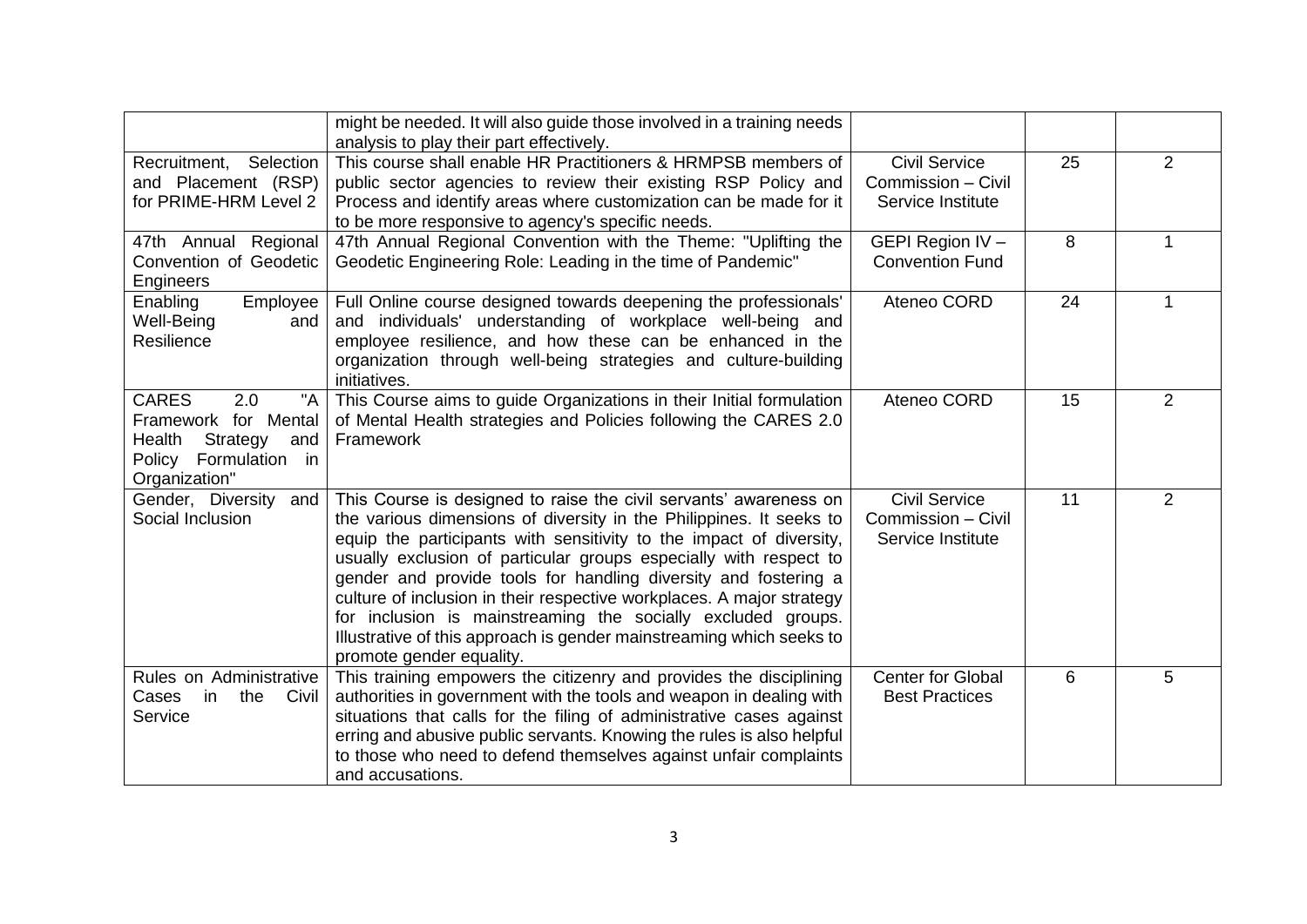| Government<br><b>Procurement Reform Act</b><br>(R.A.9184)<br>Its<br>and<br><b>IRR</b><br>Revised<br>and<br>Updates | Designed to provide participants a comprehensive understanding of<br>the concepts and approaches on planning and management of<br>development programs and projects.                                                                                                                                                                                                                                                                                                                                                                                                           | Association of<br>Government Internal<br>Auditors, inc. (AGIA)  | 24 | 1              |
|--------------------------------------------------------------------------------------------------------------------|--------------------------------------------------------------------------------------------------------------------------------------------------------------------------------------------------------------------------------------------------------------------------------------------------------------------------------------------------------------------------------------------------------------------------------------------------------------------------------------------------------------------------------------------------------------------------------|-----------------------------------------------------------------|----|----------------|
| <b>Basic</b><br>Project<br>Management                                                                              | Designed to provide participants a comprehensive understanding of<br>the concepts and approaches on planning and management of<br>development programs and projects.                                                                                                                                                                                                                                                                                                                                                                                                           | Development<br>Academy of the<br>Philippines                    | 40 | 20             |
| Strategic<br>Foresight<br>using Scenario Planning                                                                  | Aims to introduce the use of strategic foresight as an approach in<br>organizational planning. The participants will be acquainted with<br>basic concepts, principles and tools in scenario planning.                                                                                                                                                                                                                                                                                                                                                                          | Development<br>Academy of the<br>Philippines                    | 40 | $\mathbf 1$    |
| Best Practices Guide to<br>Prepare New Bid Forms<br>Templates<br>for<br>and<br><b>Consulting Services</b>          | This online training program aims to enhance the skills of<br>participants in the preparation and use of the PBD 5th Edition for<br>Consulting Services and the New Required Bid Forms and<br>Templates. This is designed to help the procuring entities<br>adequately prepare a set of bidding documents that will be<br>responsive to the needs of the end users and to allow the<br>prospective bidders prepare bids that will be responsive to all the<br>requirements for the procurement thereby increasing their chances<br>of winning the bid for government projects. | <b>Center for Global</b><br><b>Best Practices</b>               | 3  | 3              |
| Formulating<br>Values<br><b>Policy Guideline</b>                                                                   | This workshop emphasizes the relevance and significance of<br>formulating/crafting the Policy Guidelines that will strengthen the<br>Agency's Core Values.                                                                                                                                                                                                                                                                                                                                                                                                                     | <b>Civil Service</b><br>Commission - Civil<br>Service Institute | 16 | $\overline{2}$ |
| <b>CSI</b><br>Semester<br>1st.<br>Leadership: Nurturing a<br>Tech-Savvy Culture                                    | The CSI Leadership Series is a learning and networking event<br>designed to inspire government executives, directors and managers<br>to continually enhance their leadership effectiveness. It showcases<br>the best practices of successful leaders and managers in both the<br>government and the private sectors. It is based on the premise that<br>an executive or manager has the power of influence and the<br>capability to bring about significant impact on people and<br>organizations especially on those they work with or whom they<br>serve.                    | <b>Civil Service</b><br>Commission - Civil<br>Service Institute | 8  | 6              |
| Operations<br>and<br><b>Management Audit</b>                                                                       | This Webinar aims to provide online learning that will enhance the<br>knowledge and skills of the Internal Auditors on the different<br>concepts of audit key processes in Compliance, Management and                                                                                                                                                                                                                                                                                                                                                                          | Association of<br>Government Internal<br>Auditors, inc. (AGIA)  | 24 | 1              |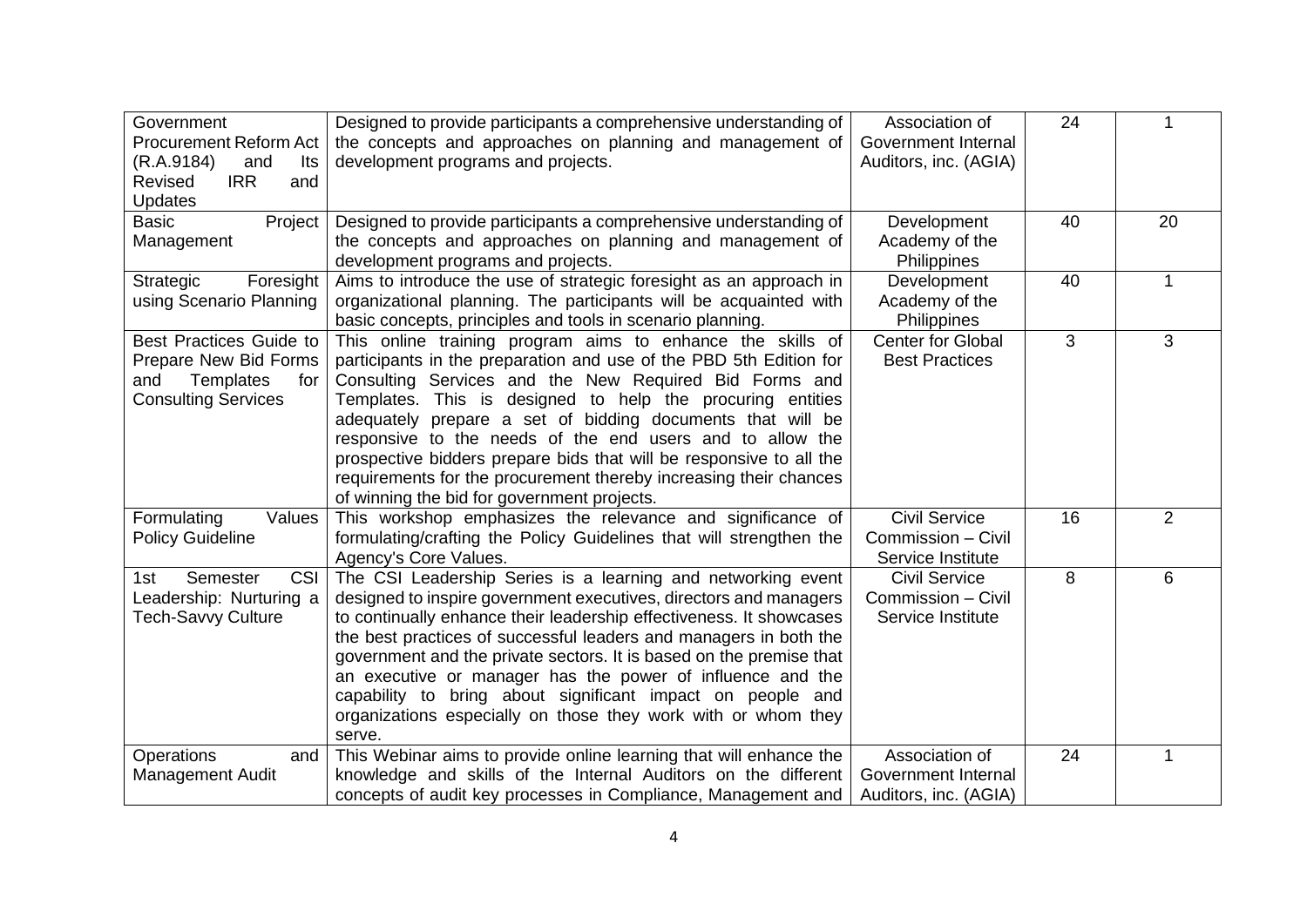|                                                                                         | Operations audits as outlined in the IASPPS of COA and the<br>Revised PGIAM 2020. It also aims to provide operational tools and<br>templates to be utilized by the Internal Auditors in the conduct of<br>Management and Operations Audits.                                                                                                                                                             |                                                                                       |    |                |
|-----------------------------------------------------------------------------------------|---------------------------------------------------------------------------------------------------------------------------------------------------------------------------------------------------------------------------------------------------------------------------------------------------------------------------------------------------------------------------------------------------------|---------------------------------------------------------------------------------------|----|----------------|
| Remote Auditing on the<br><b>Public Sector</b>                                          | "The seminar will be covering the concept of Remote Auditing and<br>its relationship to the Internal Auditing Standards and Framework as<br>enunciated in the Revised PGIAM and the Internal Auditing<br>Standards in the Philippine Public Sector and other International<br><b>Auditing Practices."</b>                                                                                               | Association of<br>Government Internal<br>Auditors, inc. (AGIA)                        | 16 | $\overline{2}$ |
| Public Service Values<br>Programs                                                       | This workshop aims to enable participants in strengthening and<br>harnessing the core values of a Public Servant: Patriotism, Integrity,<br>Excellence and Spirituality (PIES) especially in this time of<br>pandemic for the enhancement of their organization's capability in<br>pursuing strategic leadership and management.                                                                        | <b>Civil Service</b><br>Commission - Civil<br>Service Institute                       | 14 | 14             |
| <b>Philgeps Buyer Training</b>                                                          | Online training on the use of PHILGEPS Learning Management<br>System for tutorial guidance on system use.                                                                                                                                                                                                                                                                                               | E-Blackboards<br>Learning and<br>Solutions Inc.                                       | 16 | 17             |
| Improving<br>the<br>organization and control<br>of files for effective<br>recordkeeping | Enable participants to have comprehensive knowledge of the<br>importance of classifying and organizing files for easy access and<br>quick retrieval and to monitor all movements of records within and<br>outside of the office or department.                                                                                                                                                          | Government<br><b>Records Officers</b><br>Association of the<br>Philippines<br>(GROAP) | 24 | 1              |
| <b>The</b><br>Philippine<br><b>Budgeting System</b>                                     | This course will feature the concepts in budgeting, technologies, the<br>importance of planning and budgeting linkage, approaches and<br>techniques on how the budget is being formulated, and the different<br>phases of the Budget Cycle.                                                                                                                                                             | Association of<br>Government Internal<br>Auditors, inc. (AGIA)                        | 16 | 3              |
| 1st Government Internal<br><b>Auditors Summit</b>                                       | This 2- day seminar will cover topics on the latest tools and most<br>effective strategies that can be adopted by Internal Auditors in<br>performing audits during the time of pandemic                                                                                                                                                                                                                 | Association of<br>Government Internal<br>Auditors, inc. (AGIA)                        | 16 | 4              |
| Emotional<br>Intelligence<br>and Leadership                                             | Coined by John Mayer and Peter Salovey, Emotional Intelligence is<br>the capacity of an individual to understand and manage one's<br>emotions. It is the measure of how one can easily recognize and<br>become aware of their own emotions, thus, influence others and<br>handle interpersonal relationships. In leadership, emotional<br>intelligence predicts how a leader steers the performance and | <b>Civil Service</b><br>Commission - Civil<br>Service Institute                       | 13 | 4              |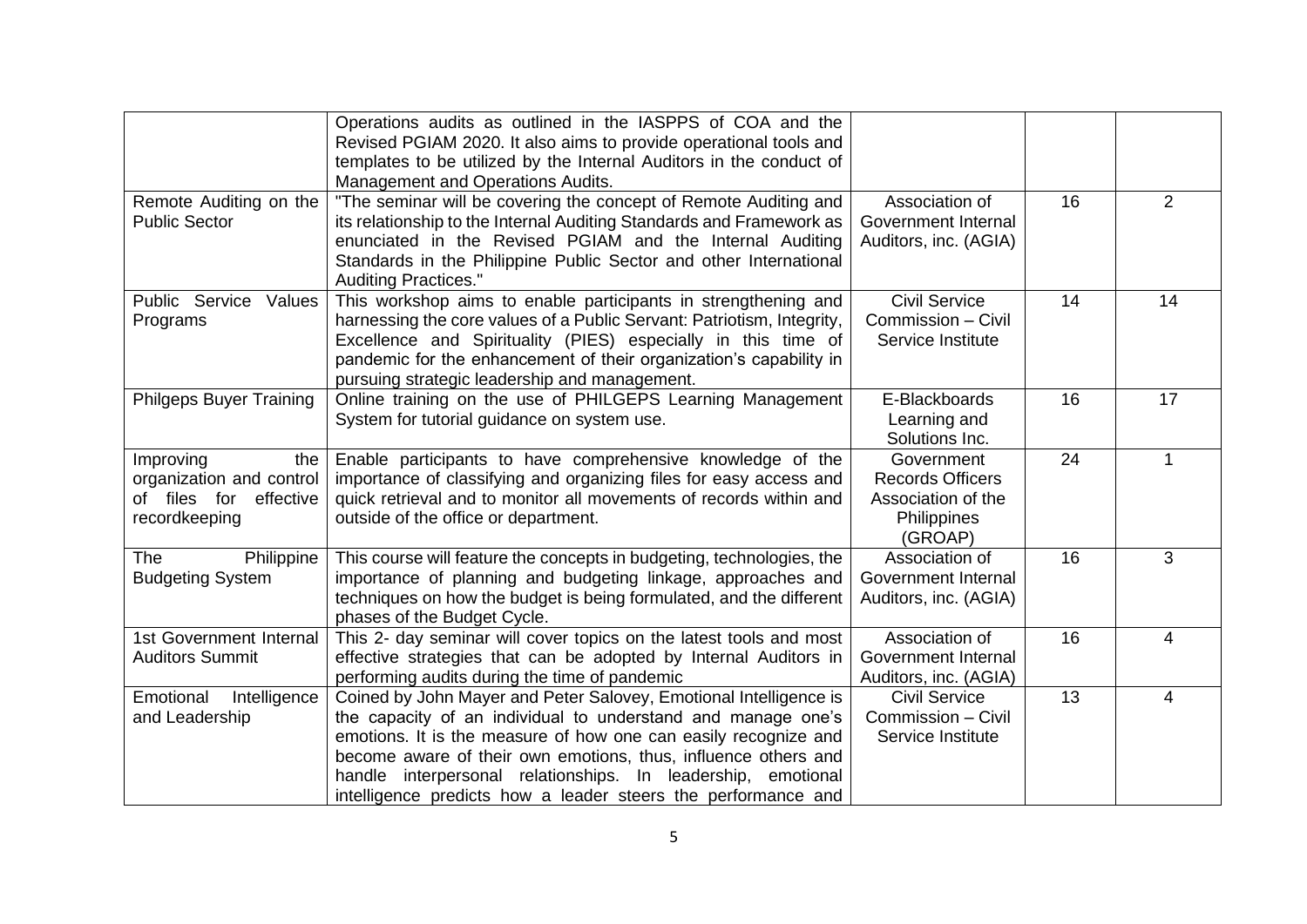|                                                            | culture of their organization in the midst of high and low<br>circumstances. Nowadays, El is a more in-demand requirement<br>among leaders as it is a crucial trait that encompasses wide-ranging<br>leadership functions that goes beyond technical skills. This program<br>aims to develop leadership self-awareness, discover how to<br>strengthen Emotional Intelligence as leaders through a concrete<br>Emotional Intelligence Self-Development Action Plan.                                                                                                                                                             |                                                                                             |    |                |
|------------------------------------------------------------|--------------------------------------------------------------------------------------------------------------------------------------------------------------------------------------------------------------------------------------------------------------------------------------------------------------------------------------------------------------------------------------------------------------------------------------------------------------------------------------------------------------------------------------------------------------------------------------------------------------------------------|---------------------------------------------------------------------------------------------|----|----------------|
| Learning<br>and<br>Development<br>for<br>PRIME-HRM Level 2 | This course shall enable HR Practitioners of public sector agencies<br>to review their existing Learning and Development (L&D) Policy and<br>Process and identify areas where customization can be made for it<br>to be more responsive to agency's specific needs. Participants shall<br>be able to walk through the L&D cycle vis-à-vis the PRIME-HRM<br>Level 2 requirements and shall be guided in the development of a<br>customized L&D system and the preparation, execution, monitoring<br>and evaluation of an L&D Plan. Participants shall also be equipped<br>with the competency of administering the L&D Process. | <b>Civil Service</b><br>Commission - Civil<br>Service Institute                             | 25 | 4              |
| Environmental<br>on<br><b>Ecosystems Valuation</b>         | The training will assist concerned stakeholders in the Philippines by<br>providing a systematic and science-based perspective on valuing<br>the benefits of the ecosystems and their services to further ensure<br>that a balance between utilization/socio-economic development and<br>conservation is achieved.                                                                                                                                                                                                                                                                                                              | School of<br>Environmental<br>Science and<br>Management<br>(SESAM) - UP Los<br><b>Baños</b> | 24 | $\overline{2}$ |
| Environmental<br>Impact<br>Assessment                      | The training will provide an opportunity to strengthen our advocacy<br>in updating our environmental professionals concerning EIA<br>preparation and processes and Climate Change Vulnerability<br>Assessment.                                                                                                                                                                                                                                                                                                                                                                                                                 | School of<br>Environmental<br>Science and<br>Management<br>(SESAM) - UP Los<br><b>Baños</b> | 40 | 4              |
| Records Management:<br>Home Edition                        | It aims to provide learning on records management and remote<br>challenges related to Covid-19 crisis, tips on how to meet records<br>management responsibilities at a telework site, how to maintain<br>records and information security when working remotely and<br>records and information management best practices when working<br>outside the work place.                                                                                                                                                                                                                                                               | <b>Philippine Records</b><br>Management<br>Association (PRMA)                               | 8  | 22             |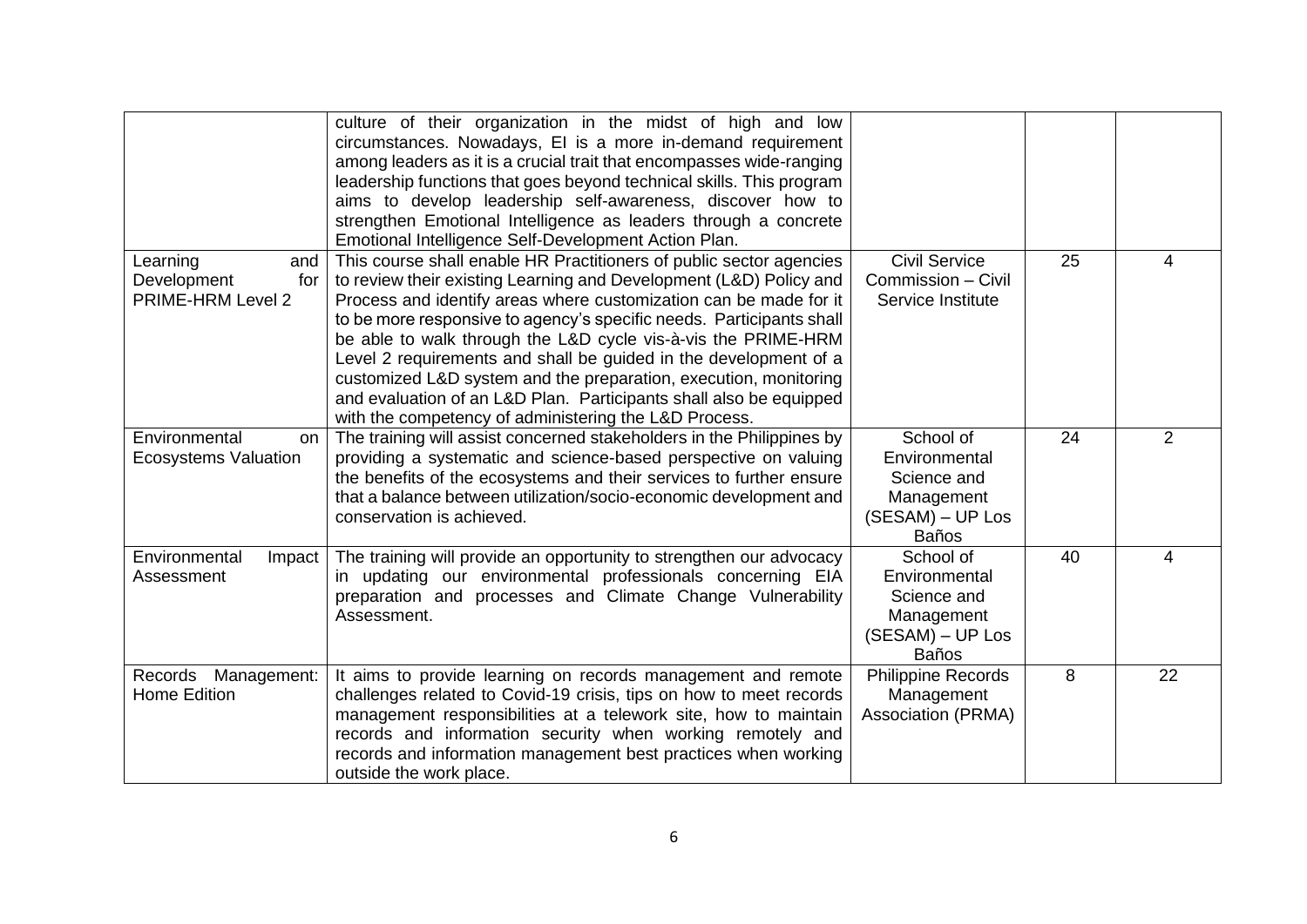| Basic Training<br>Course<br>for Pollution<br>Control<br>Officer                                                                                     | This training aims to develop the capacity of Pollution Control Officer<br>(PCO) in performing their functions, duties and responsibilities using<br>accelerated learning techniques based on actual experiences and<br>best practices.                                                                                                                                                                                                                                                                                                                                                                                                            | <b>Pollution Control</b><br>Association of the<br>Philippines                     | 40             | 3  |
|-----------------------------------------------------------------------------------------------------------------------------------------------------|----------------------------------------------------------------------------------------------------------------------------------------------------------------------------------------------------------------------------------------------------------------------------------------------------------------------------------------------------------------------------------------------------------------------------------------------------------------------------------------------------------------------------------------------------------------------------------------------------------------------------------------------------|-----------------------------------------------------------------------------------|----------------|----|
| 5th Philippine Solid &<br>Hazardous<br>Waste<br>Management<br>Conference                                                                            | Aims to bring Researchers, Scientists, Academe, Government,<br>Professionals from industry, NGOs, and civil society to disseminate<br>research results, new ideas, and practical experience in waste<br>management, as well as, facilitate an open and constructive<br>dialogue between multi-sector stakeholders towards resolving<br>waste problems. The 3-day conference will consist of a keynote<br>address and plenary sessions on Day 1 and parallel sessions on<br>Days 2 & 3. The conference will also have a trade exhibition and a<br>photo-essay exhibit of Solid Waste Management Initiatives<br>contributed from around the country. | Asia Society for<br>Social Improvement<br>and Sustainable<br>Transformation, Inc. | 16             |    |
| Leadership In Digital Era                                                                                                                           | This workshop aims to enable participants in appreciating and<br>embracing digital leadership especially in transitioning to the new<br>normal towards strategic leadership and management and<br>organizational transformation.                                                                                                                                                                                                                                                                                                                                                                                                                   | <b>Civil Service</b><br>Commission - Civil<br>Service Institute                   | 14             | 1  |
| Virtual Annual National<br>Convention<br>cum<br>"Navigating<br>Seminar:<br><b>Risks</b><br>Through<br>and<br>Challenges<br>under the<br>New Normal" | This Convention aims to facilitate the exchange of knowledge and<br>insights on the current trends and issues, best practices as we seek<br>to address our shared challenges, risks, and how to mitigate the<br>same under the "new normal". Distinguished speakers were also<br>invited to give an update on laws, rules, and regulations relevant to<br>our dayto-day work as we discharge our duties and responsibilities<br>as public servants.                                                                                                                                                                                                | Association of<br>Government Internal<br>Auditors, inc. (AGIA)                    | 16             | 1  |
| Mandatory<br>Continuing<br>Education<br>Learning<br>(MCLE) Course                                                                                   | Continuing Learning Education for IBP Members.                                                                                                                                                                                                                                                                                                                                                                                                                                                                                                                                                                                                     | <b>Chan Robles</b>                                                                | 36 units       | 1  |
| <b>Business</b><br>Auditing<br><b>Continuity Management</b>                                                                                         | Aims to provide understanding and familiarize key activities of the<br>business continuity<br>management and its importance<br>to<br>organizational viability                                                                                                                                                                                                                                                                                                                                                                                                                                                                                      | Association of<br>Government Internal<br>Auditors, inc. (AGIA)                    | $\overline{2}$ | 3  |
| <b>Strategic Planning Using</b><br><b>Balanced Scorecard</b>                                                                                        | Provides a venue to obtain the needed competencies for translating<br>organizational directions into workable strategies, determining<br>appropriate performance measures and setting challenging but<br>realistic targets.                                                                                                                                                                                                                                                                                                                                                                                                                        | Development<br>Academy of the<br>Philippines                                      | 40             | 11 |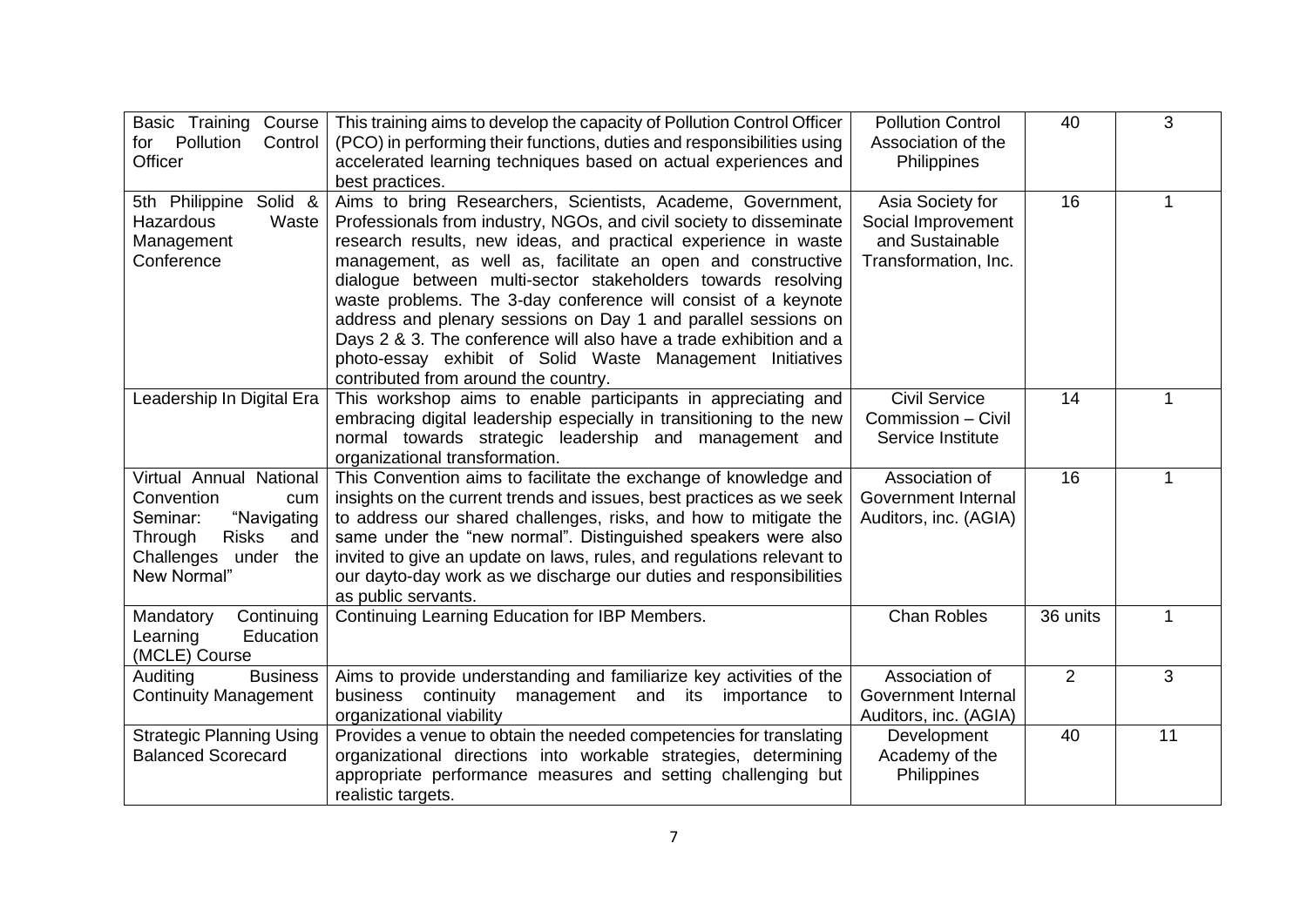| <b>Masterclass</b><br>for<br><b>Complete Staff Work</b>                                                                                        | Complete Staff Work (CSW) is a doctrine of any well-run office.<br>CSW is a principle of management which states that subordinates<br>are responsible for submitting written recommendations to superiors<br>in such a manner that the superior need do nothing further in the<br>process than review the submitted document and indicate approval<br>or disapproval.                                                                                                                       | <b>Center for Global</b><br><b>Practices</b>                    | 24 | 1              |
|------------------------------------------------------------------------------------------------------------------------------------------------|---------------------------------------------------------------------------------------------------------------------------------------------------------------------------------------------------------------------------------------------------------------------------------------------------------------------------------------------------------------------------------------------------------------------------------------------------------------------------------------------|-----------------------------------------------------------------|----|----------------|
| Assertive<br>Oral<br>and<br>Written Communication<br><b>Skills</b>                                                                             | The seminar provided the participants with skills enhancement<br>necessary to be assertive communicators. Workshops on assertive<br>oral and written communication included role-playing and writing<br>letters, memos, and reports, respectively.                                                                                                                                                                                                                                          | <b>Personnel Officers</b><br>Association of the<br>Philippines  | 24 | $\overline{2}$ |
| Work<br>Life<br>Attaining<br>Flexibility                                                                                                       | The webinar aims to provide the key strategies to achieving a work-<br>life balance and integrate the tips for maintaining a healthy work life<br>balance.                                                                                                                                                                                                                                                                                                                                  | <b>Personnel Officers</b><br>Association of the<br>Philippines  | 24 | $\overline{2}$ |
| <b>Ethical Leadership</b>                                                                                                                      | This course uses a blended learning approach to inspire participants<br>to apply ethical and moral standards in practicing leadership in the<br>public sector.                                                                                                                                                                                                                                                                                                                              | <b>Civil Service</b><br>Commission - Civil<br>Service Institute | 13 | 1              |
| Annual<br>National<br>Convention<br>cum<br>"Navigating<br>Seminar:<br>Through<br><b>Risks</b><br>and<br>Challenges<br>under the<br>New Normal" | This Convention aims to facilitate the exchange of knowledge and<br>insights on the current trends and issues, best practices as we seek<br>to address our shared challenges, risks, and how to mitigate the<br>same under the "new normal". Distinguished speakers were also<br>invited to give an update on laws, rules, and regulations relevant to<br>our dayto-day work as we discharge our duties and responsibilities<br>as public servants.                                         | Association of<br>Government Internal<br>Auditors, inc. (AGIA)  | 16 | 4              |
| Information<br>System<br><b>Audit Fundamentals</b>                                                                                             | The webinar aims to understand the end-to-end process of auditing<br>IS, how it differs from business process audits, and how to manage<br>the IS audit function. Be familiar with common activities, risks and<br>internal control concepts relating to information systems and related<br>technologies and gain basic knowledge of audit procedures to<br>assess adequacy and effectiveness of IS/IT governance, systems<br>and solutions, operations, continuity and security processes. | Association of<br>Government Internal<br>Auditors, inc. (AGIA)  | 16 | $\overline{2}$ |
| <b>Strategic and Operation</b><br>Planning                                                                                                     | The SOP Course will guide the participants in formulating a strategic<br>plan for their respective agencies and organizations, as well as in<br>preparing the operational plan that is required to implement the<br>strategic plan. It will cover the typical phases and elements of<br>strategic and operations plans in the public sector.                                                                                                                                                | Association of<br>Government Internal<br>Auditors, inc. (AGIA)  | 16 |                |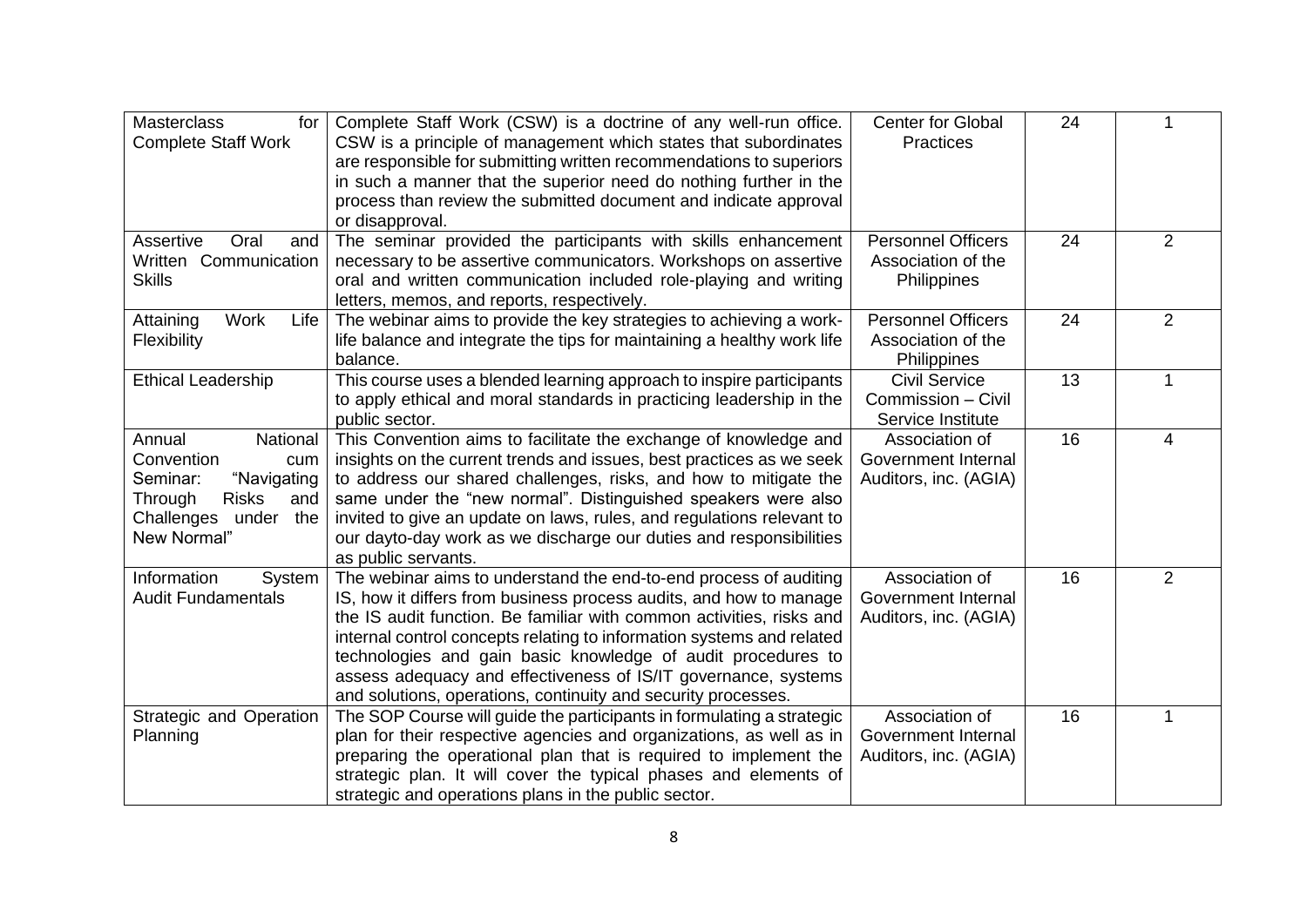| Short Online Course on<br>Climate and<br>Disaster<br>Risk Assessment and<br>Climate<br>Change<br>Vulnerability<br>Assessment | The training course will provide an opportunity to update our<br>environmental professionals concerning the preparation and<br>processes of CDRA and CCVA. It also envisions to capacitate<br>concerned staff from the academe, Local Government Operations<br>Offices of the Department of Interior and Local Government, and<br>Local Government Unit functionaries in conducting these<br>assessments to have the scientific basis for local development<br>planning and program implementation relevant to CCA/DRRM<br>needed by the localities. It is also open to other stakeholders who<br>are interested to learn the processes of CDRA and CCVA. | <b>UP-CETD SESAM</b>                                        | 40 | 4  |
|------------------------------------------------------------------------------------------------------------------------------|-----------------------------------------------------------------------------------------------------------------------------------------------------------------------------------------------------------------------------------------------------------------------------------------------------------------------------------------------------------------------------------------------------------------------------------------------------------------------------------------------------------------------------------------------------------------------------------------------------------------------------------------------------------|-------------------------------------------------------------|----|----|
| Practices<br><b>Best</b><br>on  <br>Detecting<br>Fake<br>Certificate of Land Titles                                          | This training will comprehensively discuss the different origins, types<br>of titles (comprising 53 judicial and LRC forms), guidelines,<br>information, and tools to validate the authenticity of titles. And if they<br>are real, how do you verify if these are still valid? What do you do to<br>obtain a new copy if it is destroyed or lost?                                                                                                                                                                                                                                                                                                        | <b>Center for Global</b><br><b>Best Practices</b>           | 3  | 1  |
| <b>Technical Writing Skills:</b><br>Your Written<br>Taking<br><b>Outputs</b><br>to the Next<br>Level                         | This course is for professionals who need to upgrade their writing<br>skills from creating usual correspondences (i.e. e-mails, letters,<br>memos) into highly specialized organizational documents (i.e.<br>proposals policies & procedures, manuals). This is the advanced<br>course in the Professional Writing Program.                                                                                                                                                                                                                                                                                                                               | Ateneo Graduate<br><b>School of Business-</b><br><b>CCE</b> | 16 | 1  |
| 8-Hr Pollution Control<br>Officer<br>Orientation<br>Training for Managing<br>Heads                                           | "With the implementation of the PRA's SNS Seabed Quarry Project,<br>training<br>aims<br>to<br>impart<br>this<br>the<br>following:<br>- Comply with the training requirement of DENR-DAO 2014-02 for<br><b>Managing Heads</b><br>Understand the highlights and salient points of relevant<br>environmental regulations<br>- Delineate the role of a company's Managing Head in their<br>compliance to various environmental regulations<br>- Develop full understanding on the joint responsibilities of the<br>Managing Heads and the Pollution Control Officer"                                                                                          | <b>ENVIA Consultancy</b>                                    | 8  | 1  |
| ISO 9001:2015 - Internal<br><b>Quality Audit</b>                                                                             | The webinar aims to provide the internal quality audit team with the<br>knowledge and skills to:<br>- Determine the risks and opportunities of the audit program and<br>identified controls to minimize the risks and maximize the<br>opportunities;                                                                                                                                                                                                                                                                                                                                                                                                      | Ascent Prime Inc.                                           | 18 | 37 |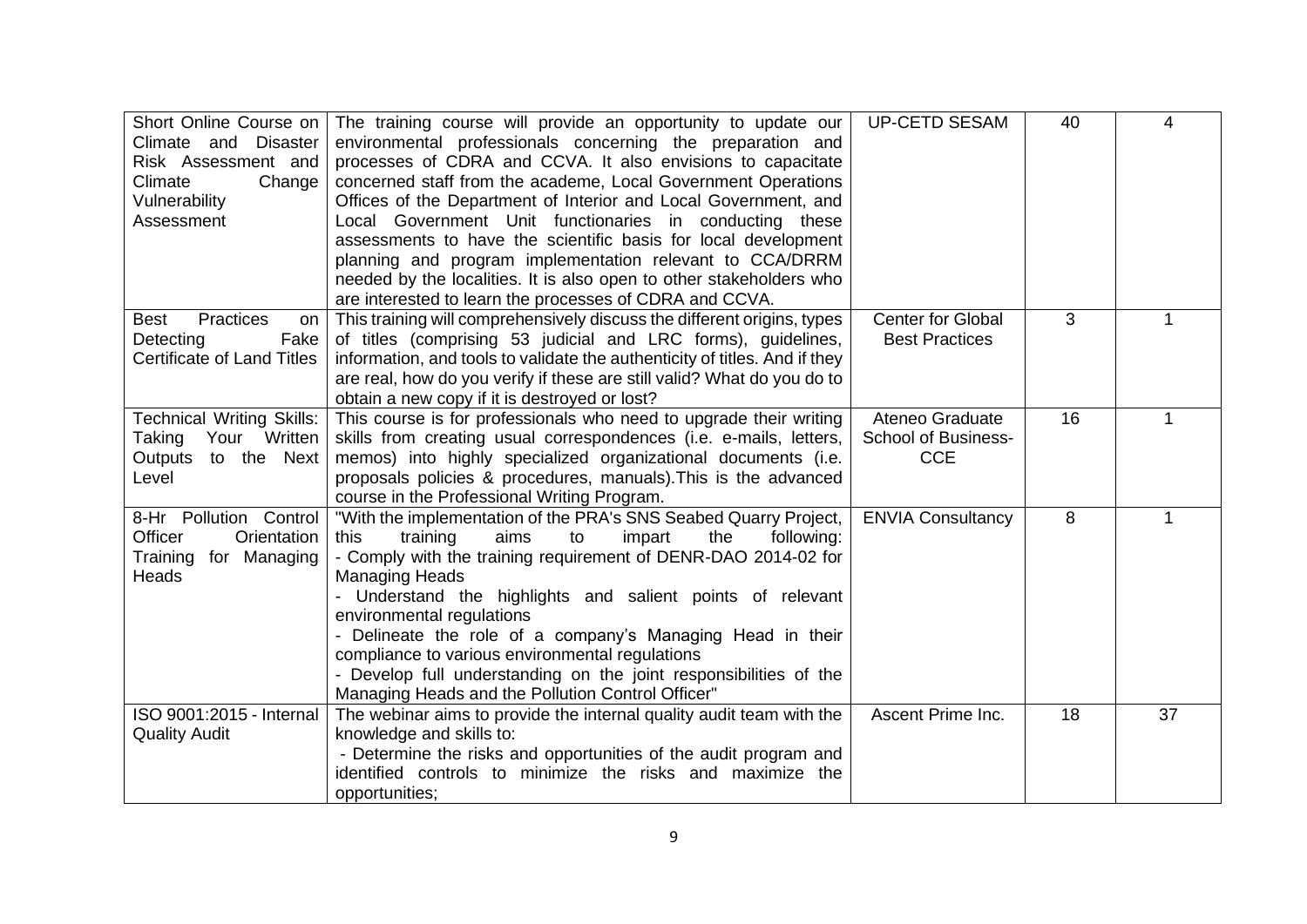|                                                                                                           | - Devise individual audit plans, establish scope, objective, and<br>criteria for these individual audit plans;<br>- Enhance the existing checklist to be more valid, traceable,<br>complete;<br>- Determine and evaluate conformance, raise non-conformity and<br>observations:<br>- Review, analyze and evaluate submitted corrections and<br>corrective actions and determine if acceptable;<br>- Verify effectiveness of implemented corrective actions;<br>- To write/produce comprehensive, value-adding audit reports.                                                                                                                                                                                                                                            |                   |   |    |
|-----------------------------------------------------------------------------------------------------------|-------------------------------------------------------------------------------------------------------------------------------------------------------------------------------------------------------------------------------------------------------------------------------------------------------------------------------------------------------------------------------------------------------------------------------------------------------------------------------------------------------------------------------------------------------------------------------------------------------------------------------------------------------------------------------------------------------------------------------------------------------------------------|-------------------|---|----|
| ISO 9001:2015 Quality<br><b>Management System</b><br>Awareness                                            | The QMS Awareness Course is an ideal introduction to establish,<br>implement and improve a Quality Management System as required<br>under ISO 9001:2015. The objective of the course is to provide the<br>participants with a thorough understanding of the history and<br>development of ISO 9001:2015, the key concepts and the ISO<br>standard and how the participants can apply the concept and<br>principles of QMS to the existing process and for the improvement<br>of their performance as well as of the organization.                                                                                                                                                                                                                                       | Ascent Prime Inc. | 8 | 33 |
| <b>ISO</b><br>9001:2015<br>Documentation<br>Requirements<br>and<br>Guidance on<br>Effective<br>Management | The webinar aims:<br>• To provide participants with the basic documentation knowledge in<br>order<br>to be able to provide their organizations with adequate and effective<br>documented information<br>• To provide the participant with knowledge on the documented<br>information requirements of ISO 9001<br>. To familiarize participants on which clauses of ISO 9001:2015<br>requires<br>documented information and provide recommendations on how to<br>ensure<br>the documented information meets requirements.<br>• To provide recommendations on which clauses that do not require<br>documented information, be provided such<br>• While not formally required by the standard, provide the<br>participants<br>guidance on the creation of a quality manual | Ascent Prime Inc. | 8 | 30 |